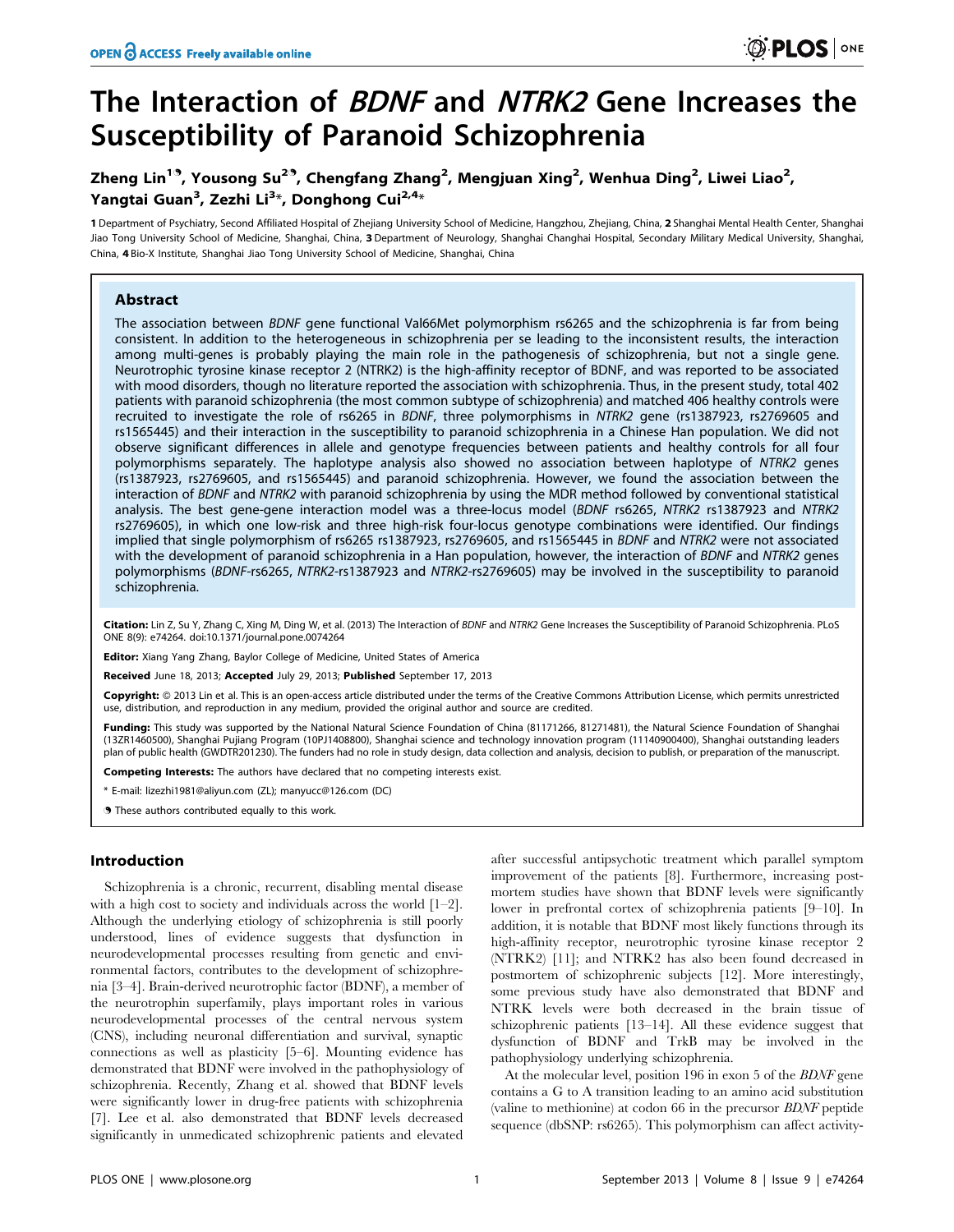dependent secretion of BDNF, hippocampal function and morphology [15–16]. Thus, more and more research was carried out to explore the role of BDNF functional polymorphism rs6265 in development of schizophrenia. Muglia et al. found the association between this functional SNP and schizophrenia in Italian subjects [17]. Neves-Pereira et al. also showed a positive association in Caucasian [18]. The same result was also found in Chinese populations [19]. However, some literatures reported the contrary results, and the association studies between the functional SNP Val66Met and schizophrenia is far from being consistent [20–22].

As to NTRK2 gene polymorphisms, previous studies have shown that NTRK2 gene polymorphisms rs2769605, rs1387923, and rs1565445 were associated with mood disorders or antidepressants response [23–26]. However, no literature reported the association between those three NTRK2 gene polymorphisms and the susceptibility to schizophrenia.

The most possible reason for inconsistent results may be that schizophrenia is characterized by heterogeneous clinical features; and different subtype of schizophrenia may lead to the genetic complexity of the disease [27]. Furthermore, the most important thing is that gene-gene interaction is critical to describe a phenotypic effect, when a specific individual genetic variant has a minor marginal effect in a complex psychiatric disease [28].

Thus, in present study, patients with paranoid schizophrenia (the most common subtype of schizophrenia) were recruited to improve the homogeneity of samples. The aim of the present study is to investigate the role of BDNF functional Val66Met polymorphism (rs6265), three polymorphisms in NTRK2 gene (rs1387923, rs2769605 and rs1565445) and their interaction in pathophysiology of paranoid schizophrenia. To our knowledge this is the first study to investigate the genetic risk factors for the development of paranoid schizophrenia concerning gene-gene interaction.

# Materials and Methods

#### Subjects

All procedures including standard informed consent were reviewed and approved by Institutional Review Boards of Shanghai Mental Health Center. This study was conducted in accordance with the Helsinki Declaration as revised 1989. All participants or their guardians (if the paptients had a compromised capacity) read the informed consent and were explained carefully about each item. Written informed consent was obtained from each participant or their guardians (if the paptients had a compromised capacity) before any study-related procedures were performed. All potential participants who declined to participate or otherwise did not participate were eligible for treatment and were not disadvantaged in any other way by not participating in the study.

All the subjects in this study undergo the Mini International Neuropsychiatric Interview (MINI) and were interviewed by two experienced psychiatrists. MINI is a brief structured interview for Axis I diagnosis of major psychiatric disorders in Diagnostic and Statistical Manual of Mental Disorders-Fourth Edition (DSM-IV) and International Classification of Diseases-Tenth Edition (ICD-10). Patients were recruited from Shanghai mental health center. Inclusion criteria were as follow: (1) Between the ages of 18 and 65; (2) Han Chinese in origin; (3) Meet the criteria of the Diagnostic and Statistical Manual of Mental Disorders, Fourth Edition (DSM-IV) for paranoid schizophrenia; (4) Blood samples were available. Patients who had a lifetime diagnosis of bipolar disorder, schizoaffective disorder, or other psychotic disorders were excluded.

Age and gender-matched healthy subjects were recruited excluding individuals with any major Axis I disorders and family history of mental disorder. Eventually, total 402 patients with a mean age of  $34.9 \pm 5.4$  years (230 males and 172 females) and matched 406 healthy controls with a mean age of  $35.6 \pm 7.0$  years (249 males and 157 females) were involved in this study. There were no significant difference of age and gender between cases and healthy subjects (t = 1.46, df = 806, p = 0.14;  $x^2 = 1.42$ , df = 1,  $p = 0.23$ , respectively).

# DNA Extraction and SNP Genotyping

Peripheral blood samples were collected from the paticipants in 2 ml EDTA vacuum tube. Genomic DNA was extracted from peripheral blood according to standard laboratory procedures (Blood genomic DNA extraction kit, TIANGEN, Beijing) and stored in at  $-80^{\circ}$ C until genotyping. The genotypes of the *BDNF* (rs6265) and NTRK2 gene (rs1387923, rs2769605 and rs1565445) were identified as reported in our previous study [26]. For quality control, all genotypes were called blind to the case or control status in the genotyping process. Of the samples collected, 10% were repeated for the genotyping assay, and the results were more than 99% concordant.

#### Statistical Analyses

Differences in age and gender between cases and control subjects were compared by using t-test and chi-square  $(\chi_2)$  test respectively. Hardy-Weinberg Equilibrium, genotype and allele frequencies of individual SNPs, pair-wise linkage disequilibrium of all pairs of SNPs and haplotype analysis were calculated by using the Haploview 4.1 software. The extent of linkage disequilibrium (LD) was measured by the standardized D'. Those haplotypes with a frequency under 3% were ignored. For multiple test correction, the Bonferroni correction was applied and the significance level  $\alpha$ was set at 0.0125 (0.05/4). The power to detect significant association was estimated using the online software Quanto (Version 1.2.3, available at http://hydra.usc.edu/GxE/) [29]. The statistical power of our study was more than 90% under the assumption of a moderate effect size (Odds Ratio  $[OR] = 1.5$ ), a log additive model and disease prevalence of 1%.

Gene-gene interactions were investigated by using multifactordimensionality reduction (MDR) method [30]. In brief, MDR combined higher and lower predisposing genotypes into two different groups (high or low-risk). Then the combination model is selected based on the lower misclassification error. Furthermore, 10-fold cross-validation was applied to assess the predictive ability of the each model by calculating the prediction error. Then, the best model with the maximization of cross-validation consistency was selected. P values of prediction accuracy were determined empirically by permuting the case and control labels 1,000 times. Hierarchical interaction graphs and interaction dendrogram of MDR were applied to present the SNPs interaction of the best model [31]. In addition, traditional statistical methods were performed to examine the results from MDR analyses. A  $\beta$  value of less than 0.05 was considered statistically significant.

## Results

# Hardy–Weinberg Equilibrium (HWE) and Linkage Disequilibrium (LD)

The distributions of genotypes in cases and control subjects were consistent with Hardy–Weinberg equilibrium  $(P>0.05)$  respectively. Analysis of pair wised LD was conducted for three SNPs in  $\overline{NTRK2}$  gene. The D' and r<sup>2</sup> of three SNPs in  $\overline{NTRK2}$  gene are shown in Table 1.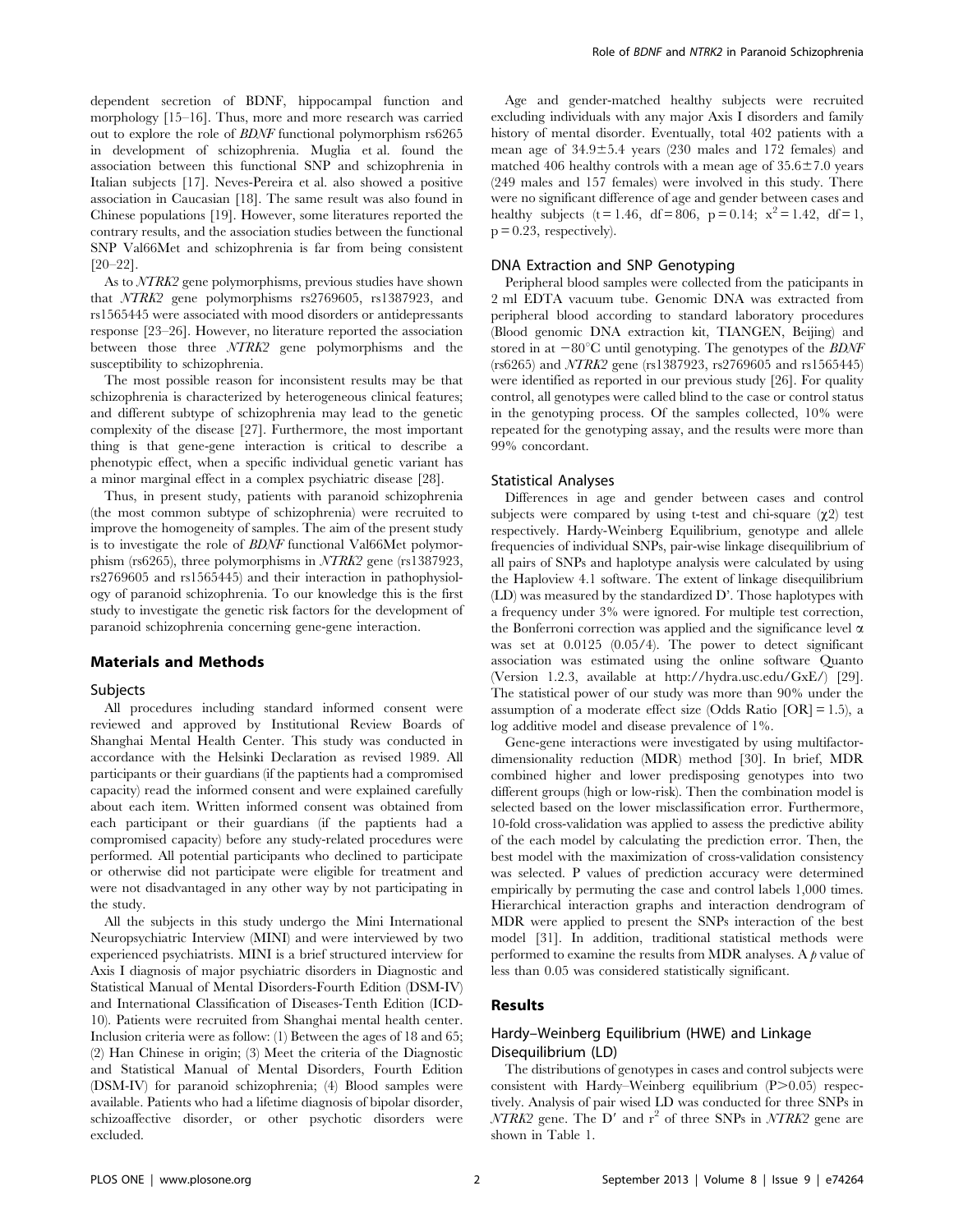Table 1. Pairwise linkage disequilibrium results among SNPs in NTRK2.

|             | rs1387923 | rs1565445 | rs2769605 |
|-------------|-----------|-----------|-----------|
| rs1387923   |           | 0.001     | 0.018     |
| l rs1565445 | 0.000     |           | 0.085     |
| rs2769605   | 0.000     | 0.001     |           |

 $|D^{\prime}|$  and  $r^2$  values are shown above and below the diagonal respectively. doi:10.1371/journal.pone.0074264.t001

# Association Analysis of Four Polymorphisms with Paranoid Schizophrenia

As shown in Table 2, no statistically significant differences were found in allele or genotype frequencies between cases and control subjects for four individual SNPs (rs1387923, rs1565445 and rs2769605 in NTRK2 gene, rs6265 in BDNF gene). Haplotypebased analysis showed no significant association between the haplotypes from rs1387923, rs1565445 and rs2769605 in NTRK2 and paranoid schizophrenia (detailed in Table 3).

## MDR Analysis of Gene-gene Interaction

Cross-validation consistency and the prediction error obtained from MDR analysis for each number of loci were shown in Table 4. One three-locus model BDNF (rs6265)-NTRK2 (rs1387923, rs2769605) had a maximum testing accuracy of 57.01% and a maximum cross-validation consistency (10/10) that was significant at  $p<0.0001$  level, after determined empirically by permutation testing.

Figure 1 summarizes the three-locus genotype combinations associated with high risk or low risk for each multilocus-genotype combination. The varied patterns of high-risk and low-risk cells across each of the different multi-locus dimensions provide evidence of epitasis, or gene–gene interaction; that is, the influence that each genotype at a particular locus has on disease risk is dependent on the genotypes at each of the other two loci (30).

Traditional statistical methods were applied to this three-locus model to aid in interpretation, which identified three high-risk genotype combinations and one low-risk genotype combination from all possible genotype combinations. In this three-locus (rs1387923–rs2769605–rs6265) model, the OR for the low-risk genotype combination (CC)-(GA)-(GG) was 0.33 (95% CI: 0.18– 0.67), the ORs for the three high-risk genotype combinations  $(TT)$ -(AA)-(AA),  $(TT)$ -(AA)-(GG), and  $(TC)$ - (AA)-(AA) were 5.1 (95% CI: 1.5–7.4), 5.1 (95% CI: 1.5–7.4) and 3.06 (95% CI: 1.3– 5.8) respectively.

#### Hierarchical Interaction Graphs

After identifying a high-risk combination of SNPs using MDR, we used the theory of information gain to interpret the relationship between these four SNPs and drew the hierarchical interaction graphs. As shown in Figure 2A, we found a positive interaction effect of rs6265 in BDNF gene and rs1565445 in NTRK2 with interaction entropy of 0.23%; rs6265 in BDNF gene and rs2769605 in NTRK2 with interaction entropy of 0.22%; rs6265 in BDNF gene and rs1387923 in NTRK2 with interaction entropy of 0.13%; rs1565445 and rs1387923 in NTRK2 with interaction entropy of 0.13%; a negative interaction effect of rs1565445 and rs2769605 in  $\text{NTRK2}$  with interaction entropy of  $-0.14\%$ .

#### Interaction Dendrogram

Interaction dendrogram demonstrated that rs6265 in BDNF gene and its receptor's one polymorphism rs1565445 in NTRK2 gene located on the same branch (Figure 2B). These two SNPs were estimated to have the strongest synergy interaction, as indicated visually by the red line. The rs1387923 in NTRK2 gene was on a different branch, demonstrating a synergy interaction with its two polymorphisms in NTRK2 gene (rs1565445 and rs2769605) and rs6265 in BDNF gene as indicated visually by the orange line.

# Discussion

Recently, BDNF and its high-affinity receptor, NTRK2, widely expressed in the adult brain, were both reported decreased in human postmortem of schizophrenia suggesting they were involved in pathophysiology of schizophrenia [4,9,14]. However, genetic associations between BDNF and schizophrenia had a contradicting result. Single nucleotide polymorphism rs6265 is the most common and critical functional genetic polymorphisms of the BDNF gene. Meanwhile, BDNF polymorphism rs6265 can

| Table 2. Allele and genotype distributions of SNPs and association analysis of each SNP between Case and Control samples. |  |  |
|---------------------------------------------------------------------------------------------------------------------------|--|--|
|---------------------------------------------------------------------------------------------------------------------------|--|--|

| <b>SNPs</b> | Sample  | N   | Genotype (%) |           |          | $\chi^2$ | $P^{\rm a}$ | Allele (%) |           | $\chi^2$ | $P^{\rm a}$ | OR (95% CI)            |
|-------------|---------|-----|--------------|-----------|----------|----------|-------------|------------|-----------|----------|-------------|------------------------|
| rs1387923   |         |     | T/T          | T/C       | C/C      |          |             | T.         | C         |          |             |                        |
|             | Case    | 402 | 237(59.0)    | 138(34.3) | 27(6.7)  | 2.98     | 0.23        | 612(76.1)  | 192(23.9) | 2.36     | 0.12        | $1.19(0.95 - 1.49)$    |
|             | Control | 406 | 2154(53.0)   | 161(39.7) | 30(7.4)  |          |             | 591(72.8)  | 221(27.2) |          |             |                        |
| rs1565445   |         |     | T/T          | T/C       | C/C      |          |             | т          | C         |          |             |                        |
|             | Case    | 402 | 186(46.3)    | 169(42.0) | 47(11.7) | 1.30     | 0.52        | 541(67.3)  | 263(32.7) | 1.25     | 0.26        | $0.89$ (0.72 ~ 1.09)   |
|             | Control | 406 | 172(42.2)    | 181(44.6) | 53(13.1) |          |             | 525 (64.7) | 287(35.3) |          |             |                        |
| rs2769605   |         |     | G/G          | G/A       | A/A      |          |             | G          | A         |          |             |                        |
|             | Case    | 402 | 242(60.2)    | 132(32.8) | 28(7.0)  | 2.03     | 0.36        | 616 (76.6) | 188(23.4) | 2.03     | 0.52        | $0.93(0.73 \sim 1.17)$ |
|             | Control | 406 | 246(60.6)    | 141(34.7) | 19(4.7)  |          |             | 633(78.0)  | 179(22.0) |          |             |                        |
| rs6265      |         |     | G/G          | G/A       | A/A      |          |             | G          | Α         |          |             |                        |
|             | Case    | 402 | 119(29.6)    | 184(45.8) | 99(24.6) | 0.28     | 0.87        | 422(52.5)  | 382(47.5) | 0.08     | 0.77        | 0.97(0.80~1.18)        |
|             | Control | 406 | 120(29.6)    | 192(47.3) | 94(23.2) |          |             | 432(53.2)  | 380(46.8) |          |             |                        |
|             |         |     |              |           |          |          |             |            |           |          |             |                        |

<sup>a</sup>P-values are adjusted by Bonferroni method for the number of tests performed, the level of significance was set at 0.0125. doi:10.1371/journal.pone.0074264.t002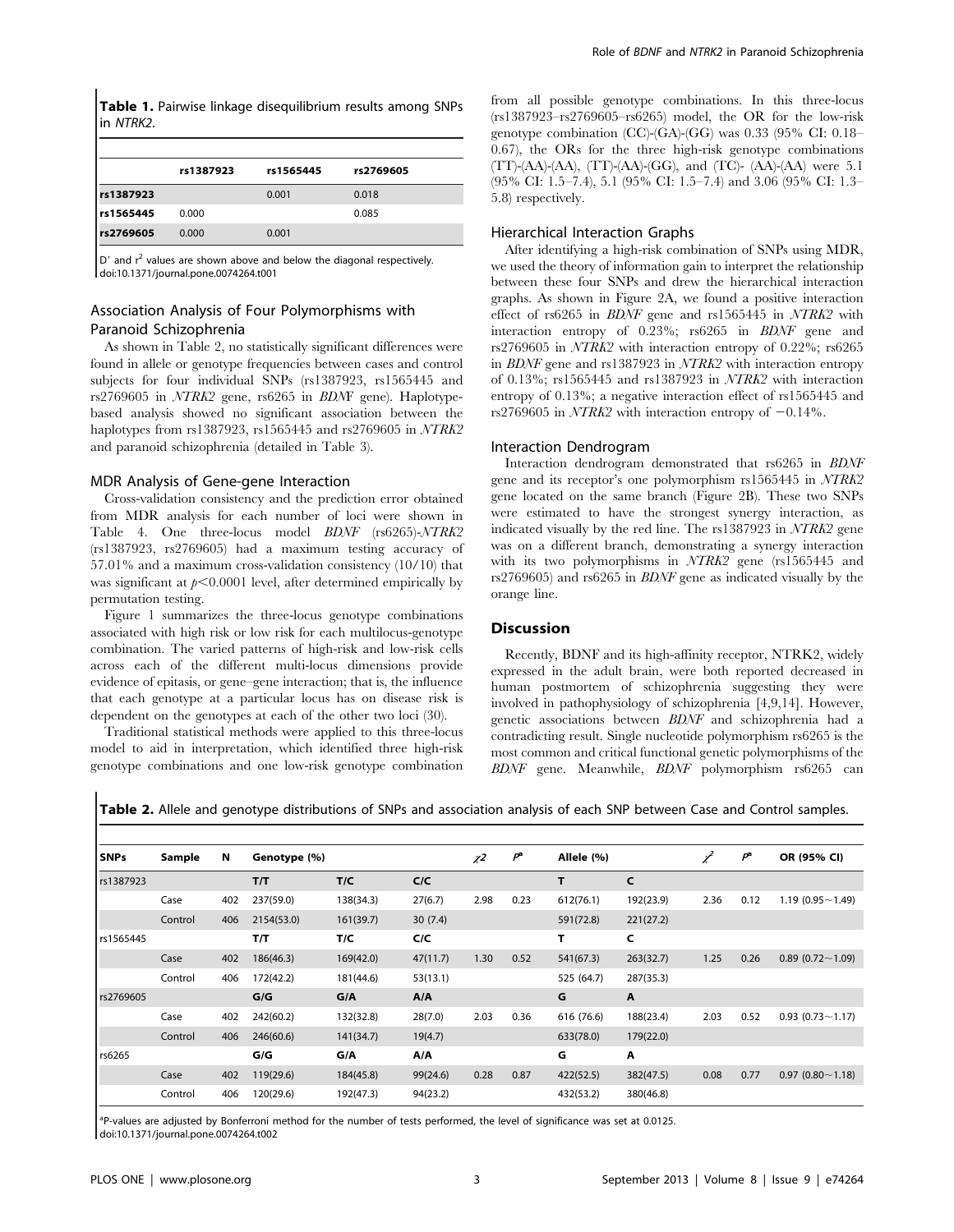Table 3. Haplotype analysis of NTRK2 gene (rs1387923-rs1565445-rs276905).

| l Gene | Haplotype<br>rs1387923-rs1565445-rs27690 | Frequency (%) |              | $\chi^2$ | $P^a$ | OR (95%CI)          |  |
|--------|------------------------------------------|---------------|--------------|----------|-------|---------------------|--|
|        |                                          | Case          | Control      |          |       |                     |  |
| NTRK2  | $T-C-G$                                  | 154.14(19.2)  | 170.35(21.0) | 0.89     | 0.35  | $0.89(0.70 - 1.14)$ |  |
|        | $T-C-A$                                  | 41.74(5.2)    | 44.15(5.4)   | 0.06     | 0.81  | $0.95(0.61 - 1.47)$ |  |
|        | $T-T-G$                                  | 311.38(38.7)  | 299.82(36.9) | 0.49     | 0.48  | $1.08(0.88 - 1.32)$ |  |
|        | $T-T-A$                                  | 104.74(13.0)  | 76.69(9.4)   | 5.10     | 0.02  | $1.43(1.05 - 1.96)$ |  |
|        | $C-C-G$                                  | 54.26(6.7)    | 56.83(7.0)   | 0.05     | 0.83  | $0.96(0.65 - 1.41)$ |  |
|        | $C-T-G$                                  | 96.22(12.0)   | 106.01(13.1) | 0.47     | 0.49  | $0.90(0.67 - 1.21)$ |  |
|        | $C-T-A$                                  | 28.66(3.6)    | 42.48(5.2)   | 2.72     | 0.10  | $0.67(0.41 - 1.08)$ |  |

Only haplotypes with frequency  $<$  0.03 are ignored in analysis.

<sup>a</sup>P-values are adjusted by Bonferroni method for the number of tests performed, the level of significance was set at 0.0125.

doi:10.1371/journal.pone.0074264.t003

influence activity-dependent secretion of BDNF [15]. Some previous studies have showed significant association between this polymorphism of BDNF gene and schizophrenia, but some showed no association between them. The most essential reason for the inconsistent results is that the heterogeneity of schizophrenia may contribute to the genetic complexity of the disease, like varied ethnic of samples and different subtype of schizophrenia [27].

Currently, Sun et al. reported the significant differences in the genotype distribution and allelic frequencies of the BDNF polymorphism rs6265 between schizophrenic patients in a Chinese Han population  $(n = 456)$  and controls  $(n = 483)$  [19]. However, most research and meta-analysis reported the negative association between BDNF polymorphism rs6265 and schizophrenia in a Chinese population. Xu et al. showed that no significant differences were found in allele or genotype or haplotype frequencies of BDNF polymorphism rs6265 between Chinese schizophrenic patient and controls; and their meta-analysis demonstrated that the this polymorphism did not contribute to the susceptibility to schizophrenia [22]. Wang et al. [32] and Sun et al. [33] sequentially reported no association between BDNF variants rs6265 and schizophrenia in a Chinese population. Recently, Zhang et al. also found no association between BDNF polymorphism rs6265 and the susceptibility to schizophrenia [34]. Yi et al. also demonstrated that there was no significant differences of genotype or allele distribution between early onset schizophrenic patients (onset before age  $18$ ) (n = 353) and controls  $(n = 394)$  in a Chinese Han population [35].

Paranoid schizophrenia is the most common type of schizophrenia, and little research studied the association between specific schizophrenia subtype and polymorphism rs6265 in BDNF gene. Recently, Suchanek et al. found no association between BDNF polymorphism rs6265 and the development of paranoid schizophrenia [36]. Until now, no literature reported the relationship between BDNF polymorphism rs6265 and paranoid schizophrenia in a Chinese Han population.

NTRK2, a high-affinity receptor of BDNF play a critical role in BDNF/NTRK2 pathway; and it has also been found decreased in postmortem of schizophrenic subjects [12]. Previous studies have demonstrated that three polymorphisms in NTRK2 gene (rs2769605, rs1387923, and rs1565445) were associated with mood disorders [23–26]. However, up to date, no literature reported the correlation between NTRK2 gene (rs2769605, rs1387923, and rs1565445) and schizophrenia.

In the present study, we recruited 402 patients with paranoid schizophrenia and 406 control subjects to examine the putative association between paranoid schizophrenia and polymorphisms in BDNF (rs6265) and NTRK2 genes (rs1387923, rs2769605, and rs1565445) in a Chinese Han population. No statistically significant differences in allele and genotype frequencies were observed between cases and control participants for all these four polymorphisms separately. The haplotype analysis showed no association between haplotype of NTRK2 genes (rs1387923, rs2769605, and rs1565445) and paranoid schizophrenia. However, we found the association between the interaction of BDNF and NTRK2 with paranoid schizophrenia by using the MDR method followed by conventional statistical analysis. The best gene-gene interaction model identified was a three-locus model (BDNF rs6265, NTRK2 rs1387923 and NTRK2 rs2769605). In this model, one low-risk and three high-risk four-locus genotype combinations were identified. We speculate that from our findings, since schizophrenia is a complex psychiatric disease, the individual genetic variants may just display minor marginal effects on its pathogenesis, and are hard detected; or some of the components, such as BDNF and its receptor NTRK2, in development of schizophrenia may act synergistically in ways we don't understand.

Table 4. The best model for predicting the occurrence of the paranoid schizophrenia.

| <b>Best model</b>                           | Training accuracy (%) | Testing accuracy (%) | <b>CVC</b> | x     | <i>p</i> value | <b>OR 95%CI</b>     |
|---------------------------------------------|-----------------------|----------------------|------------|-------|----------------|---------------------|
| NTRK2 (rs1387923)                           | 53.01                 | 50.87                | 9/10       | 2.95  | 0.09           | $1.28(0.97-1.69)$   |
| NTRK2 (rs1387923, rs1565445)                | 54.51                 | 48.14                | 5/10       | 5.73  | 0.02           | 1.40 (1.06–1.85)    |
| NTRK2 (rs1387923, rs2769605), BDNF (rs6265) | 57.01                 | 53.09                | 10/10      | 15.61 | < 0.0001       | $1.75(1.33 - 2.31)$ |

CVC = Cross-validation consistency.

doi:10.1371/journal.pone.0074264.t004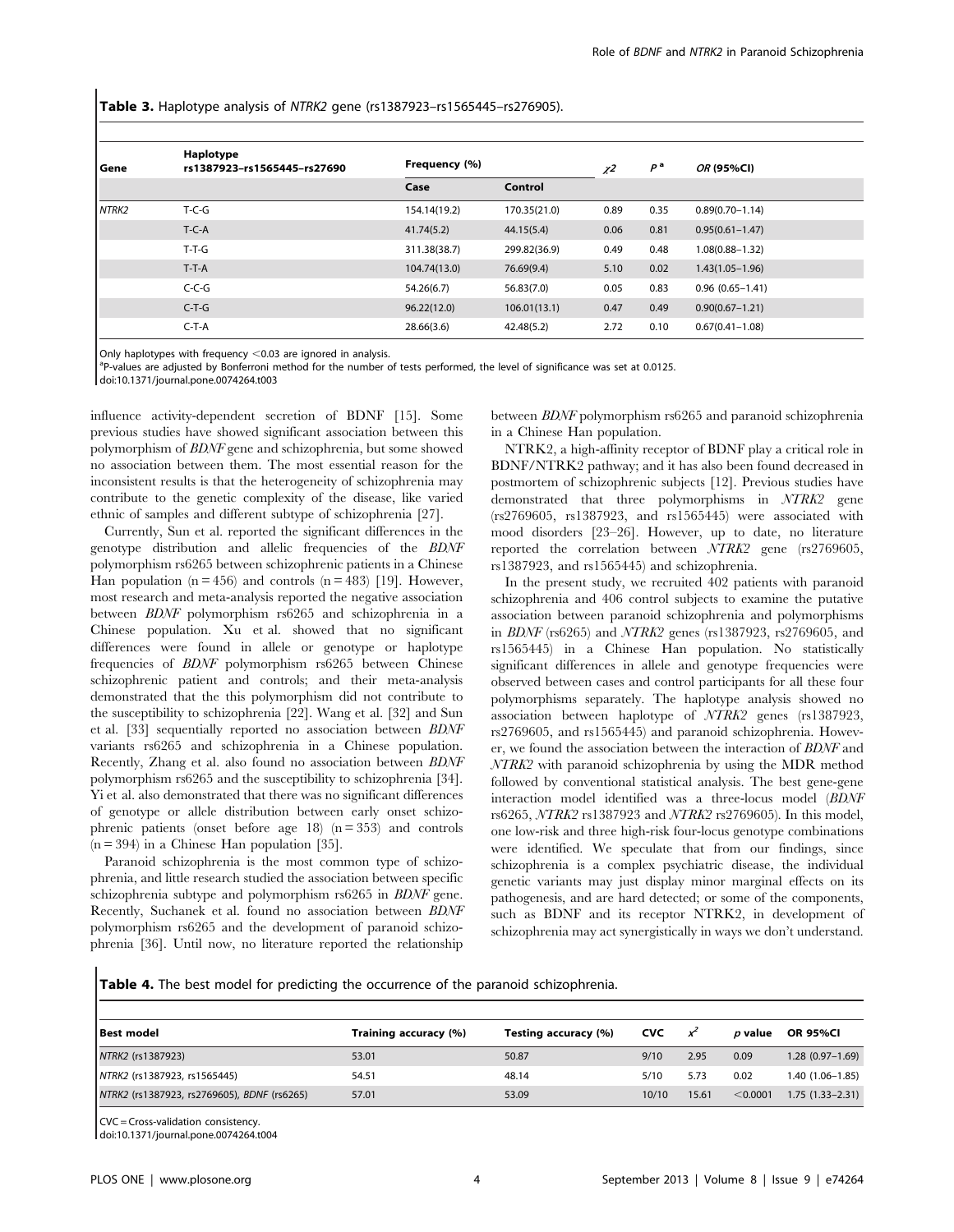

Figure 1. Distribution of high-risk and low-risk genotypes in the best three-locus model. Dark gray and light gray boxes presented the high- and low-risk factor combinations, respectively. Left bars within each box represented case while the right bars represented control. The heights of the bars are proportional to the sum of samples in each group. Note that the patterns of high-risk and low-risk cells differ across each of the different multilocus dimensions. This is evidence of epistasis, or gene-gene interaction. ''a'' and ''b'' represented high-risk and low-risk genotype combinations respectively which were also validated by traditional statistical analysis. doi:10.1371/journal.pone.0074264.g001



Figure 2. Hierarchical interaction graphs and interaction dendrogram. (A) Hierarchical interaction graphs showed that the percentage at the bottom of the each polymorphism represented entropy of it, and the percentage on each line represented the interaction percentage of entropy between two polymorphisms. The red line represented synergy redundancy interaction and the blue line represented redundancy interaction. (B) Interaction dendrogram showed that the red line represented synergy interaction and the orange line represented synergy interaction more weakly. From left to right the interaction was more intensive. doi:10.1371/journal.pone.0074264.g002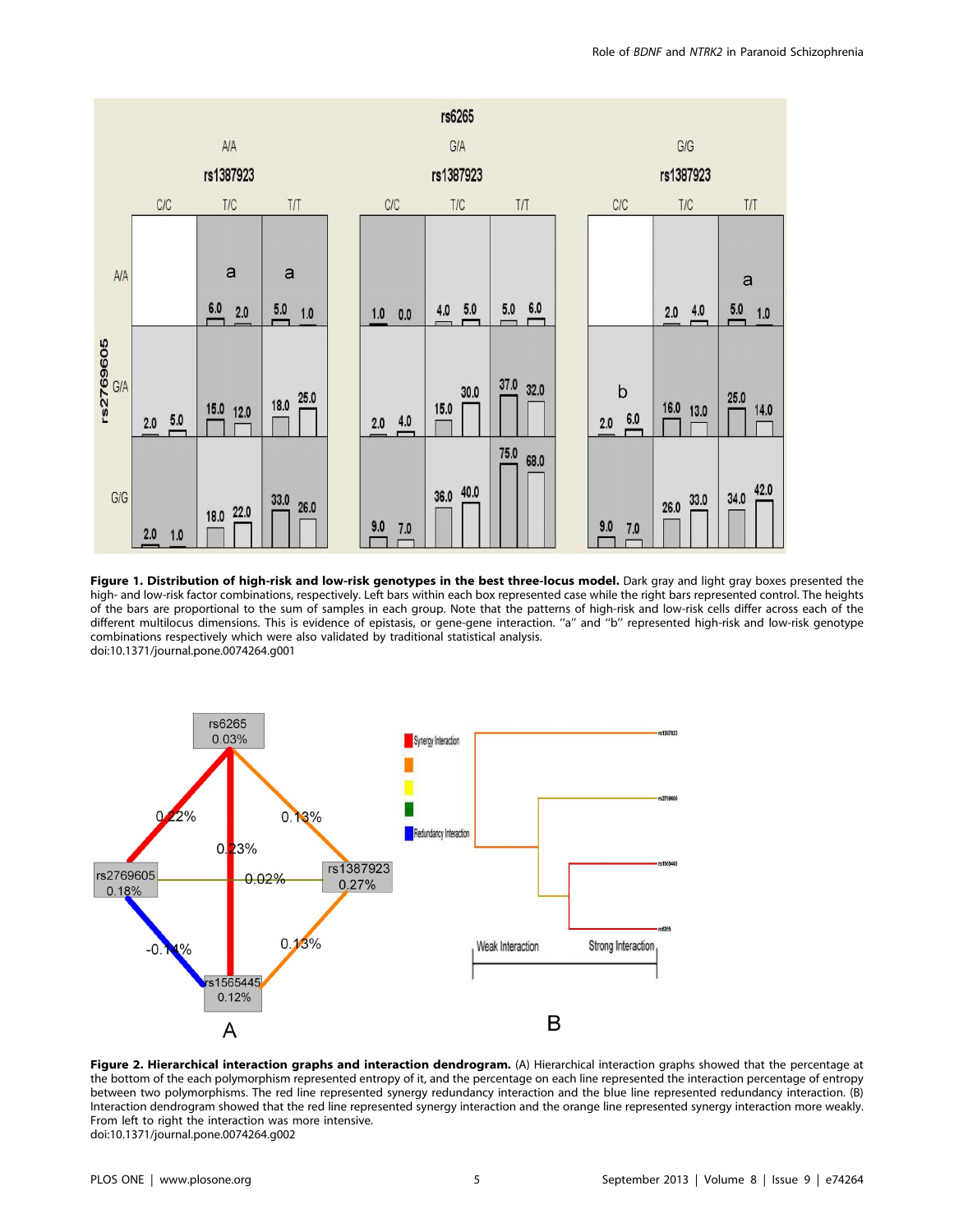To the best of our knowledge, this is the first study to explore the correlation between BDNF (rs6265) and three NTRK2 gene polymorphisms and paranoid schizophrenia in a Chinese Han population; and the first time reporting the association between the interaction of BDNF and NTRK2 polymorphisms and the development of paranoid schizophrenia. However, several concerns or limitations still need to be addressed. Firstly, it is noteworthy that the moderate sample size and lack of independent replication, the current results should be interpreted with caution and further studies of independent, multiple-center, large-scale samples should be conducted to validate our results. Secondly, other crucial genes in BDNF/NTRK2 signaling pathway were not examined in the present study. For example, Kawanishi et al. found that two genetic variants  $(-933T->C$  and  $-413G->A)$  in the promoter region of the cyclic adenosine monophosphate response element binding (CREB) gene were found only in schizophrenics, not in controls [37]. Thus, the possible role of other genes in the BDNF/NTRK2 signaling pathway and their

#### References

- 1. Ross CA, Margolis RL, Reading SA, Pletnikov M, Coyle JT (2006) Neurobiology of schizophrenia. Neuron 52: 139–153.
- 2. Miyanishi T, Sumiyoshi T, Higuchi Y, Seo T, Suzuki M (2013) LORETA current source density for duration mismatch negativity and neuropsychological assessment in early schizophrenia.PLoS One 8: e61152.
- 3. Buckley PF, Pillai A, Howell KR (2011) Brain-derived neurotrophic factor: findings in schizophrenia. Curr Opin Psychiatry 24: 122–127.
- 4. Favalli G, Li J, Belmonte-de-Abreu P, Wong AH, Daskalakis ZJ (2012) The role of BDNF in the pathophysiology and treatment of schizophrenia. J Psychiatr Res 46: 1–11.
- 5. Pandya CD, Kutiyanawalla A, Pillai A (2013) BDNF-TrkB signaling and neuroprotection in schizophrenia. Asian J Psychiatr 6: 22–28.
- 6. Lu W, Zhang C, Yi Z, Li Z, Wu Z, et al. (2012) Association between BDNF Val66Met polymorphism and cognitive performance in antipsychotic-naïve patients with schizophrenia. J Mol Neurosci 47: 505–510.
- 7. Zhang XY, Liang J, Chen da C, Xiu MH, Yang FD, et al. (2012) Low BDNF is associated with cognitive impairment in chronic patients with schizophrenia. Psychopharmacology (Berl) 222: 277–284.
- 8. Lee AH, Lange C, Ricken R, Hellweg R, Lang UE (2011) Reduced brainderived neurotrophic factor serum concentrations in acute schizophrenic patients increase during antipsychotic treatment. J Clin Psychopharmacol 31: 334–336.
- 9. Issa G, Wilson C, Terry AV Jr, Pillai A (2010) An inverse relationship between cortisol and BDNF levels in schizophrenia: data from human postmortem and animal studies. Neurobiology of Disease 39: 327–333.
- 10. Weickert CS, Hyde TM, Lipska BK, Herman MM, Weinberger DR, et al. (2003) Reduced brain-derived neurotrophic factor in prefrontal cortex of patients with schizophrenia. Molecular Psychiatry 8 (6): 592–610.
- 11. Squinto SP, Stitt TN, Aldrich TH, Davis S, Bianco SM, et al. (1991) trkB encodes a functional receptor for brain-derived neurotrophic factor and neurotrophin-3 but not nerve growth factor. Cell 65: 885–893.
- 12. Weickert CS, Ligons DL, Romanczyk T, Ungaro G, Hyde TM, et al. (2005) Reductions in neurotrophin receptor mRNAs in the prefrontal cortex of patients with schizophrenia. Mol Psychiatry 10: 637–650.
- 13. Hashimoto T, Bergen SE, Nguyen QL, Xu B, Monteggia LM, et al. (2005) Relationship of Brain-Derived Neurotrophic Factor and Its Receptor TrkB to Altered Inhibitory Prefrontal Circuitry in Schizophrenia. The Journal of Neuroscience 25: 372–383.
- 14. Thompson Ray M, Weickert CS, Wyatt E, Webster MJ (2011) Decreased BDNF, trkB-TK*+* and GAD67 mRNA expression in the hippocampus of individuals with schizophrenia and mood disorders. J Psychiatry Neurosci 36: 195–203.
- 15. Egan MF, Kojima M, Callicott JH, Goldberg TE, Kolachana BS, et al. (2003) The BDNF val66met polymorphism affects activity-dependent secretion of BDNF and human memory and hippocampal function. Cell 112: 257–269.
- 16. Pezawas L, Verchinski BA, Mattay VS, Callicott JH, Kolachana BS, et al. (2004) The brain-derived neurotrophic factor val66met polymorphism and variation in human cortical morphology. J Neurosci 24: 10099–10102.
- 17. Muglia P, Vicente AM, Verga M, King N, Macciardi F, et al. (2003) Association between the BDNF gene and schizophrenia. Mol. Psychiatry 8: 146–147.
- 18. Neves-Pereira M, Cheung JK, Pasdar A, Zhang F, Breen G, et al. (2005) BDNF gene is a risk factor for schizophrenia in a Scottish population. Mol. Psychiatry 10: 208–212.
- 19. Sun MM, Yang LM, Wang Y, Feng X, Cui KY, et al. (2013) BDNF Val66Met polymorphism and anxiety/depression symptoms in schizophrenia in a Chinese Han population. Psychiatr Genet [Epub ahead of print].

interactions on susceptibility to schizophrenia should be further examined.

In conclusion, our findings implied that single polymorphism of rs6265 rs1387923, rs2769605, and rs1565445 in BDNF and NTRK2 did not demonstrate the association with the development of paranoid schizophrenia in a Han population, however, our finding suggested statistically significant role of interaction of BDNF and NTRK2 genes polymorphisms (BDNF-rs6265, NTRK2 rs1387923 and NTRK2-rs2769605) in schizophrenia susceptibility.

#### Acknowledgments

The authors are very grateful to all participants.

## Author Contributions

Conceived and designed the experiments: ZZL DHC. Performed the experiments: MJX WHD CFZ YSS. Analyzed the data: ZZL LWL YTG. Contributed reagents/materials/analysis tools: ZZL. Wrote the paper: ZL **YSS** 

- 20. Gratacòs M, González JR, Mercader JM, de Cid R, Urretavizcaya M, et al. (2007) Brain-derived neurotrophic factor Val66Met and psychiatric disorders: meta-analysis of case-control studies confirm association to substance-related disorders, eating disorders, and schizophrenia. Biol. Psychiatry 61: 911–922.
- 21. Kanazawa T, Glatt SJ, Kia-Keating B, Yoneda H, Tsuang MT (2007) Metaanalysis reveals no association of the Val66Met polymorphism of brain-derived neurotrophic factor with either schizophrenia or bipolar disorder. Psychiatry Genet 17: 165–170.
- 22. Xu MQ, St Clair D, Ott J, Feng GY, He L (2007) Brain-derived neurotrophic factor gene C-270T and Val66Met functional polymorphisms and risk of schizophrenia: a moderate-scale population-based study and meta-analysis. Schizophr Res 91: 6–13.
- 23. Bremer T, Diamond C, McKinney R, Shehktman T, Barrett TB, et al. (2007) The pharmacogenetics of lithium response depends upon clinical co-morbidity. Mol Diagn Ther 11: 161–170.
- 24. Smith EN, Bloss CS, Badner JA, Barrett T, Belmonte PL, et al. (2009) Genomewide association study of bipolar disorder in European American and African American individuals. Mol Psychiatry 14: 755–763.
- 25. Wang Z, Li Z, Gao K, Fan J, Wang L, et al. (2012) Association of BDNF Gene Polymorphism with Bipolar Disorder in Han Chinese Population. Genes Brain Behav 11: 524–528.
- 26. Li Z, Zhang Y, Wang Z, Chen J, Fan J, et al. (2013) The role of BDNF, NTRK2 gene and their interaction in development of treatment-resistant depression: data from multicenter, prospective, longitudinal clinic practice. J Psychiatr Res 47: 8– 14.
- 27. Zhang C, Li Z, Shao Y, Xie B, Du Y, et al. (2011) Association study of tryptophan hydroxylase-2 gene in schizophrenia and its clinical features in Chinese Han population. J Mol Neurosci 43: 406–411.
- 28. Burmeister M, McInnis MG, Zollner S (2008) Psychiatric genetics: progress amid controversy. Nat Rev Genet 9: 527–540.
- 29. Gauderman WJ, Morrison JM (2006) QUANTO 1.1: A computer program for power and sample size calculations for genetic-epidemiology studies. http:// hydra.usc.edu/gxe. Accessed 2009 May.
- 30. Ritchie MD, Hahn LW, Roodi N, Bailey LR, Dupont WD, et al. (2001) Multifactor-dimensionality reduction reveals high-order interactions among estrogen-metabolism genes in sporadic breast cancer. Am J Hum Genet 69: 138– 147.
- 31. Dervieux T, Wessels JA, Kremer JM, Padyukov L, Seddighzadeh M, et al. (2012) Patterns of interaction between genetic and nongenetic attributes and methotrexate efficacy in rheumatoid arthritis. Pharmacogenet Genomics 22: 1– 9.
- 32. Wang Y, Wang JD, Wu HR, Zhang BS, Fang H, et al. (2010) The Val66Met polymorphism of the brain-derived neurotrophic factor gene is not associated with risk for schizophrenia and tardive dyskinesia in Han Chinese population. Schizophr Res 120: 240–242.
- 33. Sun RF, Zhu YS, Kuang WJ, Liu Y, Li SB (2011) The G-712A polymorphism of brain-derived neurotrophic factor is associated with major depression but not schizophrenia. Neurosci Lett 489: 34–37.
- 34. Zhang XY, Chen da C, Xiu MH, Haile CN, Luo X, et al. (2012) Cognitive and serum BDNF correlates of BDNF Val66Met gene polymorphism in patients with schizophrenia and normal controls. Hum Genet 131: 1187–1195.
- 35. Yi Z, Zhang C, Wu Z, Hong W, Li Z, et al. (2011) Lack of effect of brain derived neurotrophic factor (BDNF) Val66Met polymorphism on early onset schizophrenia in Chinese Han population. Brain Res 1417: 146–150.
- 36. Suchanek R, Owczarek A, Paul-Samojedny M, Kowalczyk M, Kucia K, et al. (2013) BDNF val66met polymorphism is associated with age at onset and